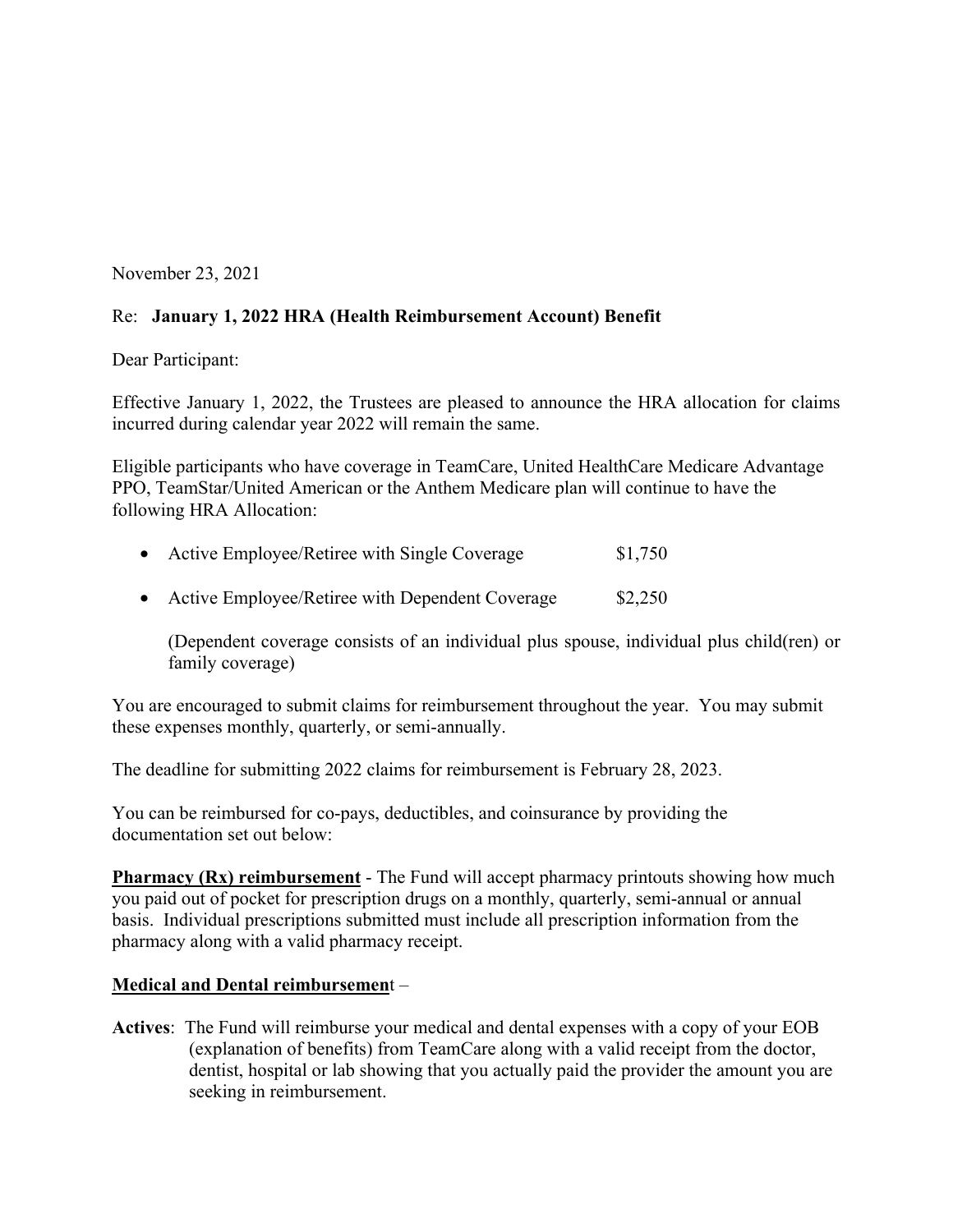**Retirees**: The Fund will reimburse your medical expenses with a copy of your EOB (explanation of benefits) from your Insurance Plan (TeamStar, United HealthCare or Anthem). Dental expenses will be reimbursed with an itemized statement from the provider showing all services provided along with a valid receipt showing that you actually paid the provider the amount you are seeking in reimbursement.

**Vision reimbursement** – The Fund will reimburse your vision related expenses with an itemized statement from the provider showing all services provided along with a valid receipt showing that you actually paid the provider the amount you are seeking in reimbursement. Vision expenses need to be medically necessary. For example, an eye exam required by your employer or to get a driver's license is not covered nor are non-prescription glasses.

## **If you do not seek reimbursement during the claim period, any unused portion of your allocation will be returned to the general assets of the plan.**

If you would like additional information regarding your HRA benefit, you may obtain it from the Fund's website at www.slgahw.org. We have enclosed a claim form for your convenience.

If you have any questions, please contact Tammy Westhues in the Fund Office at (314) 878-1579.

Thank you

Trustees of the St. Louis Graphic Arts Joint Health & Welfare Fund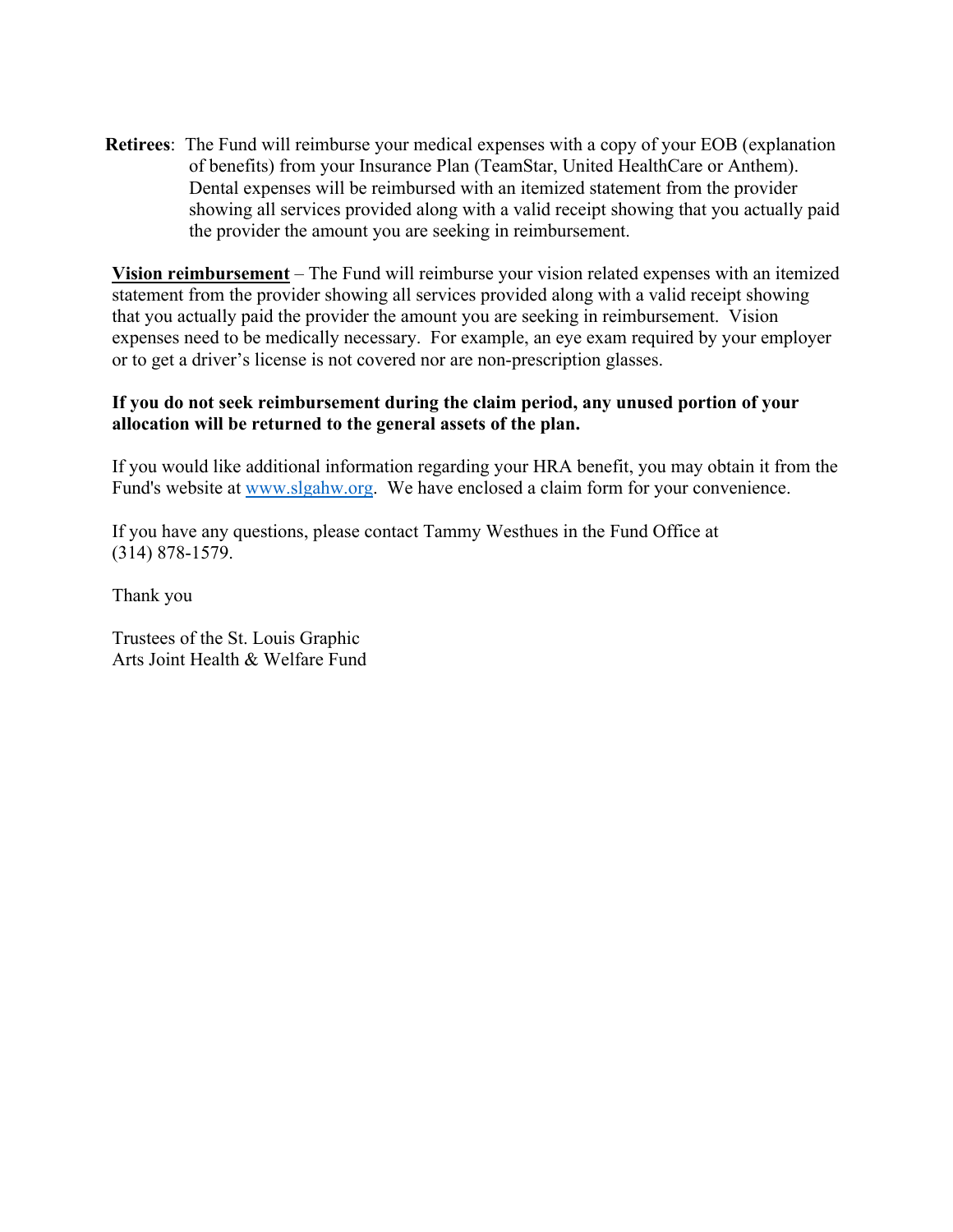To be reimbursable an expense must be

- a) incurred in connection with medical, prescription drug, dental and vision benefits,
- b) by the Participant or a family member covered through a plan provided through the Participant's employment under a Collective Bargaining Agreement with Local 6-505 (claims incurred by a person covered only by a non-related individual or group health plan are not eligible for reimbursement).

Effective for claims incurred from September 1, 2018, the following types of expenses are reimbursable:

1) Deductible, co-insurance and co-payments expenses (reimbursable even if incurred prior to July 1, 2019)

Effective for claims incurred from July 1, 2019, the following additional types of expenses are reimbursable:

- 1) Prescription drugs other than Over the Counter (OTC) Drugs and Diabetic monitors, test strips and supplies not covered by your prescription drug plan, for example a non-preferred medication or non-preferred monitor.
	- Amounts reimbursed by third parties, for example through copay assist or a coupon from the pharmaceutical manufacturer, cannot also be reimbursed from the HRA.
	- For prescription drugs you will need to submit a copy of your prescription with your proof of payment.
- 2) Charges for Chiropractic visits which were denied because you exhausted the maximum benefit allowed by your medical plan.
	- Chiropractic visits still need to be medically necessary.
- 3) Removal of mole, cyst or tumor, varicose vein removal surgery, and reconstructive surgery following accident, medical procedure or illness not covered by your medical plan.
	- Procedures deemed to be cosmetic are not eligible for reimbursement. You will need to submit documentation as to why the claim was denied by your medical plan and that the procedure was not cosmetic in nature.
- 4) Hearing aids and batteries for hearing aids.
	- Hearing aids need to be prescribed by a physician, generally an ENT.
	- For batteries you may be required to provide documentation that the hearing aids for which you have purchased batteries was prescribed for you by a physician.
- 5) C-pap machine and supplies for sleep apnea and similar devices.
	- Requires prescription for initial c-pap machine; and
	- For supplies you may be required to provide documentation that the c-pap machine for which you have purchased supplies was prescribed for you by a physician.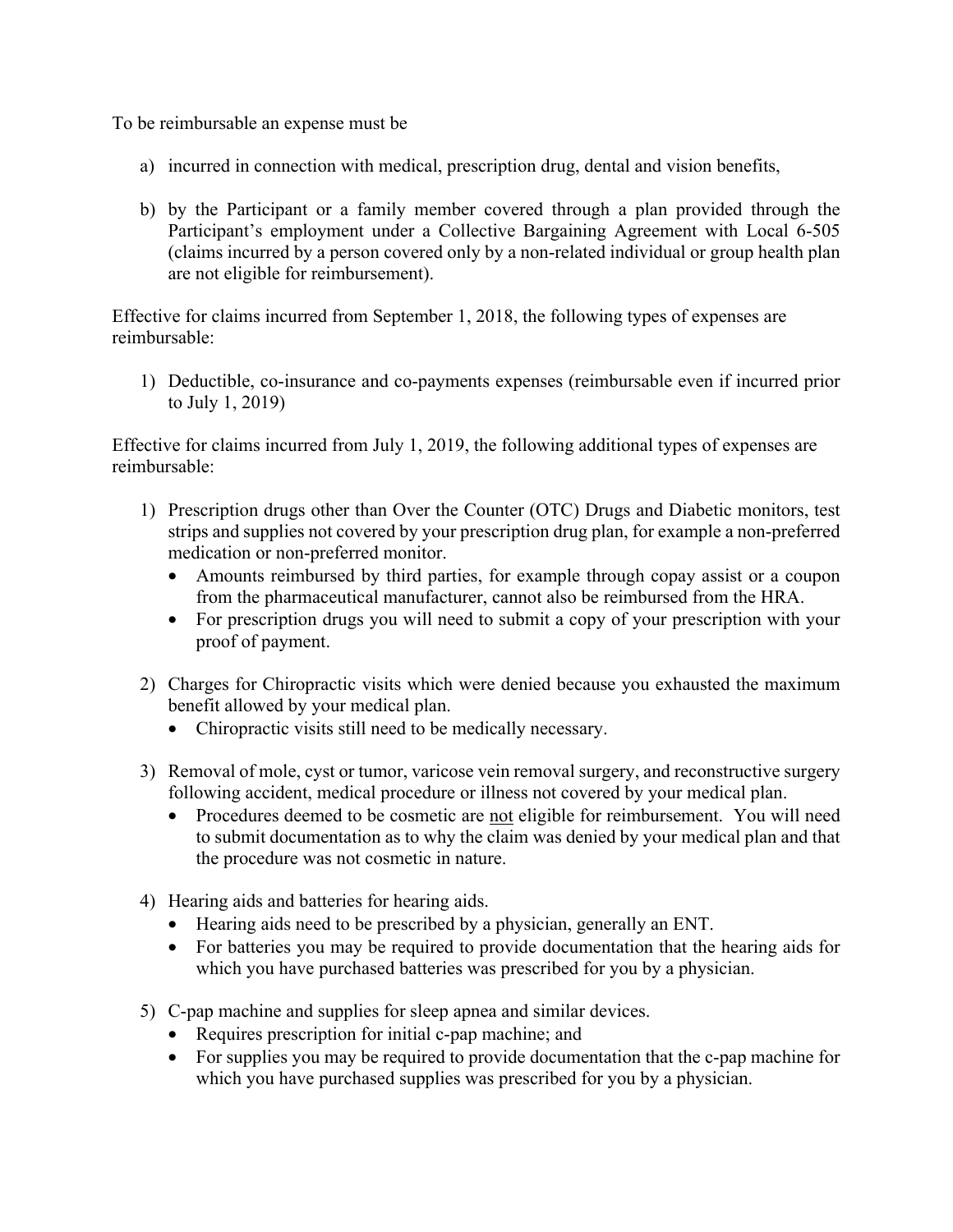- 6) Orthotics, canes, walkers, crutches and similar Durable Medical Equipment not covered by your medical plan.
	- Orthotics must be medically necessary as shown by a prescription or letter from the physician directing the use of the orthotic. There is no limit on the number or frequency of orthotics purchased.
	- Canes, walkers and crutches must be medically necessary as shown by a prescription of letter from the physician directing the use of the device for stability.
- 7) Acupuncture not covered by your medical plan.
	- Acupuncturists need to be licensed to perform services by the state in which the services are being provided.
- 8) Alcohol and drug dependency treatment not covered by your medical plan.
	- You will need to submit proof that the facility or provider is a licensed or certified medical facility/provider and that you are receiving treatment under the direction or supervision of a licensed medical professional.
- 9) Smoking cessation programs, counseling, and prescription medications not covered by your medical plan (for example if your plan covers 2 sessions in a period of time and you need to attend a third session).
	- Programs must be licensed or certified or run by a medical professional and medications must be prescription.
	- Items such as nicotine gum and patches obtained without a prescription are not covered.

10) Reimbursable Vision Benefits include:

- Lasik, vision correction, and other eye surgery not covered by your Medical Plan;
- Prescription eyeglasses including prescription sunglasses without limitation on the frequency of new glasses; and
- prescription contact lenses without limitation on the frequency of new lenses.

11) Reimbursable Dental Benefits include:

- Cleanings and preventive services without limitation on the number per year or the time between visits;
- Orthodontic treatment and braces; and
- Mouth guards recommended and provided by a dentist or oral surgeon.
- Does not include teeth whitening.

Effective for claims incurred from May 1, 2020 an individual may seek reimbursement of COBRA premiums.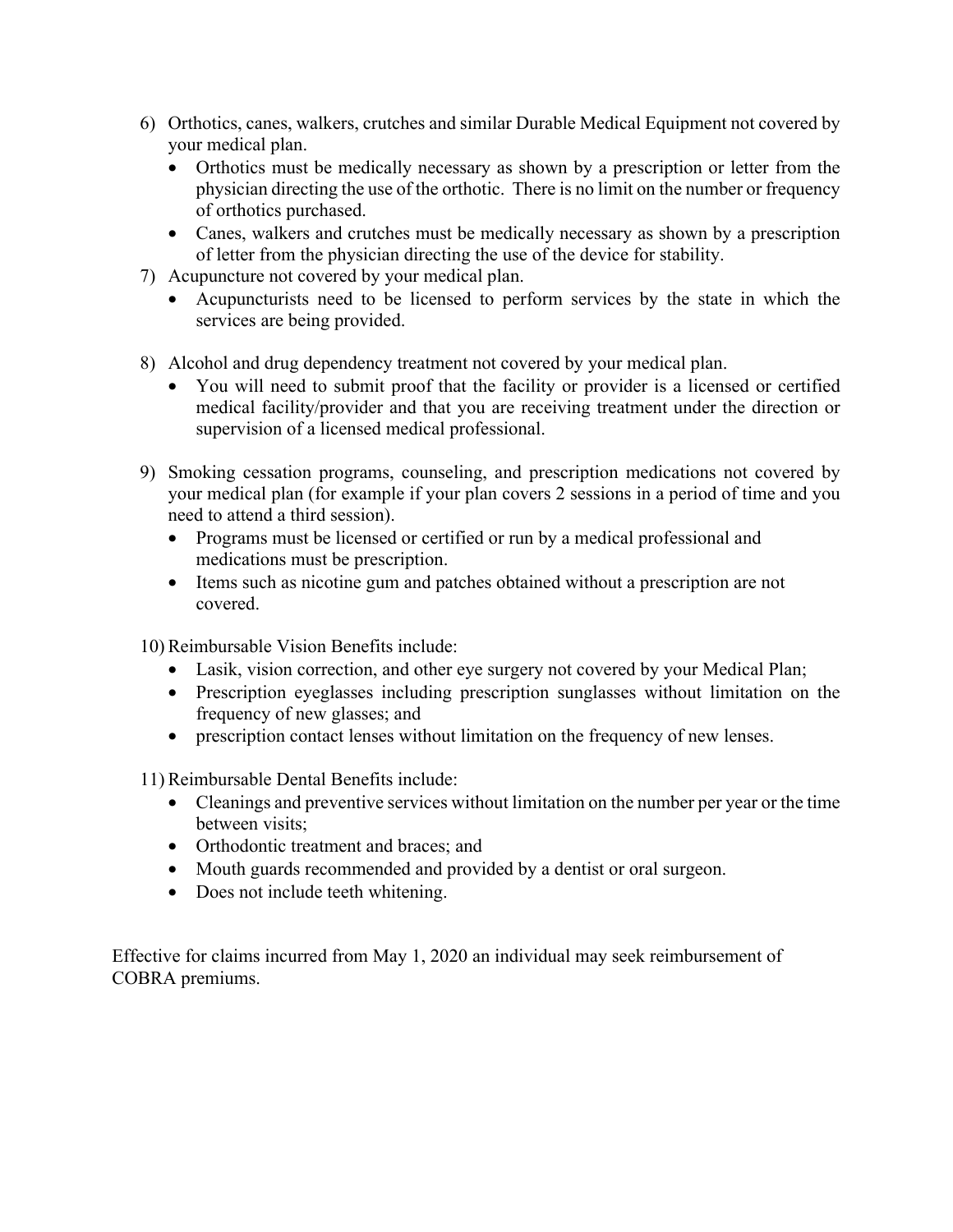## **Discrimination is Against the Law**

The St. Louis Graphic Arts Joint Health and Welfare Fund complies with applicable Federal civil rights laws and does not discriminate on the basis of race, color, national origin, age, disability, or sex. The St. Louis Graphic Arts Joint Health and Welfare Fund does not exclude people or treat them differently because of race, color, national origin, age, disability, or sex.

The St. Louis Graphic Arts Joint Health and Welfare Fund:

• Provides free aids and services to people with disabilities to communicate effectively with us, such as:

- Qualified sign language interpreters
- Written information in other formats (large print, audio, accessible electronic formats, other formats)
- Provides free language services to people whose primary language is not English, such as:
	- Qualified interpreters
	- Information written in other languages

If you need these services, contact Tammy Westhues.

If you believe that the St. Louis Graphic Arts Joint Health and Welfare Fund has failed to provide these services or discriminated in another way on the basis of race, color, national origin, age, disability, or sex, you can file a grievance with: Tammy Westhues, Civil Rights Coordinator, 1053 Cave Springs Rd. Suite 201, St. Peters, MO, 1-314-878-1579, twesthues@slgahw.org. You can file a grievance in person or by mail, fax, or email. If you need help filing a grievance, Tammy Westhues, Civil Rights Coordinator is available to help you.

You can also file a civil rights complaint with the U.S. Department of Health and Human Services, Office for Civil Rights, electronically through the Office for Civil Rights Complaint Portal, available at https://ocrportal.hhs.gov/ocr/portal/lobby.jsf, or by mail or phone at:

U.S. Department of Health and Human Services 200 Independence Avenue, SW Room 509F, HHH Building Washington, D.C. 20201 1-800-368-1019, 800-537-7697 (TDD)

Complaint forms are available at http://www.hhs.gov/ocr/office/file/index.html.

ATENCIÓN: si habla español, tiene a su disposición servicios gratuitos de asistencia lingüística. Llame al 1-314-878-1579.

注意:如果您使用繁體中文,您可以免費獲得語言援助服務。請致電1-314-878-1579。

CHÚ Ý: Nếu bạn nói Tiếng Việt, có các dịch vụ hỗ trợ ngôn ngữ miễn phí dành cho bạn. Gọi số 1-314-878-1579.